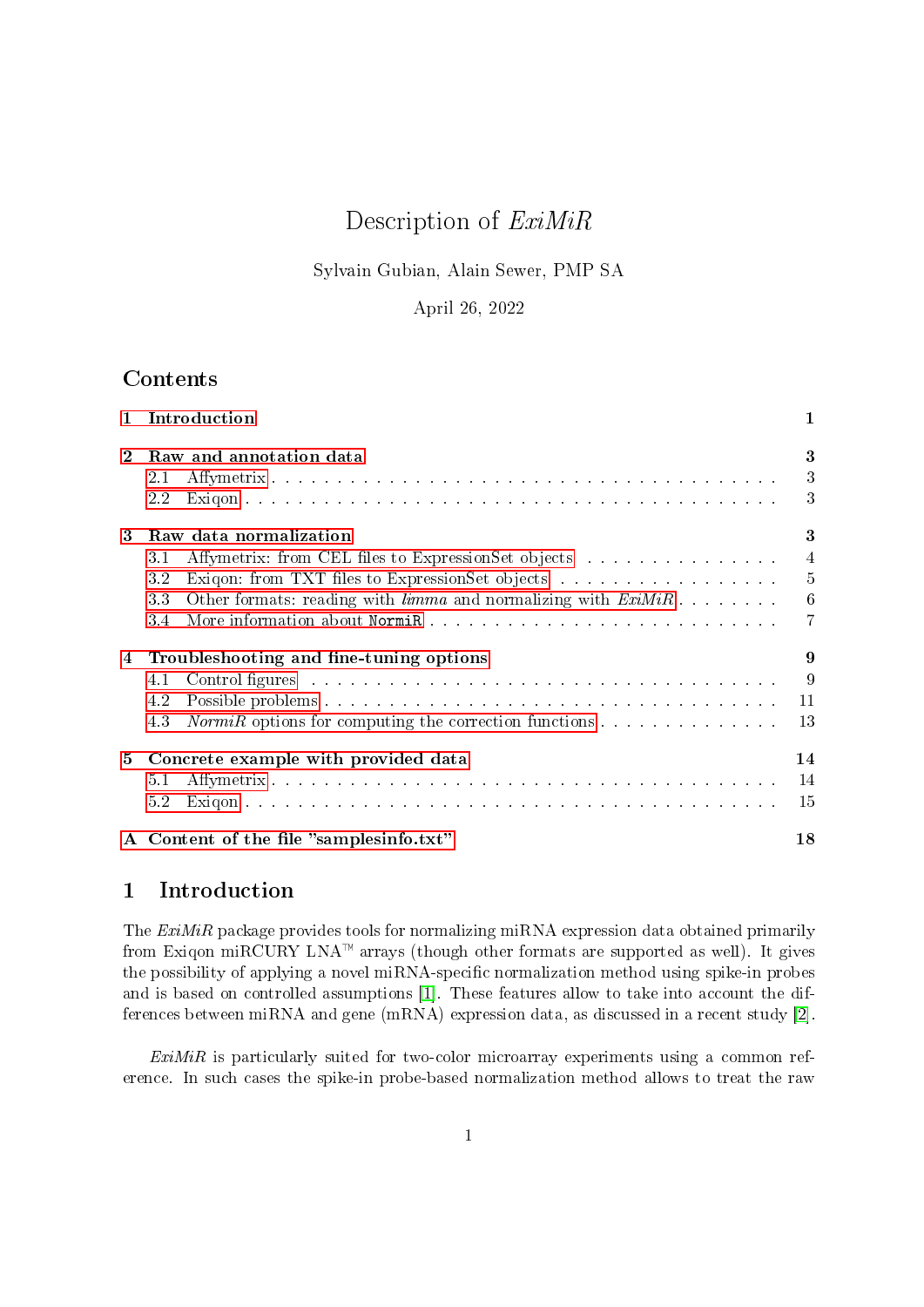

<span id="page-1-0"></span>Figure 1: Overview of the functions of the ExiMiR package (in blue).

data as if they were coming from single-channel arrays, like Affymetrix<sup>®</sup> Genechip<sup>®</sup>. This is why the objects and functions in  $ExiMiR$  have been chosen to closely resemble those of the "single-color" affy package, while remaining compatible with those of the "two-color" limma package, as shown on Figure [1.](#page-1-0)

The latest versions of ExiMiR explicitly integrate the raw data objects from the limma package. Thus the spike-in probe-based normalization method can be applied to raw data formats other than Exiqon or Affymetrix, as long as suitable "spike-in probes" are provided.

Further features of ExiMiR include:

- reading raw data in the ImaGene<sup>®</sup> TXT format used for the Exiqon miRCURY LNA<sup>™</sup> arrays;
- allowing to update the array probe annotations to the latest [miRBase](http://www.mirbase.org) releases incorporated in the Exiqon GAL files;
- $\bullet$  enabling a background correction adapted to the raw data format by wrapping the *limma* function backgroundCorrect;
- entering a user-defined set of appropriate probe IDs that can be used by the normalization method instead of the automatically selected spike-in probes;
- enabling to generate the same objects for summarized miRNA expression data after having applied the alternative normalization methods contained in both  $affy$  and  $limma$ packages.

This vignette shows how to process raw expression data obtained from the Affymetrix<sup>®</sup> Genechip<sup>®</sup> miRNA array (CEL and CDF files) in order to illustrate the similarities between ExiMiR and affy. An example with other raw data formats supported by  $limma$  is also discussed.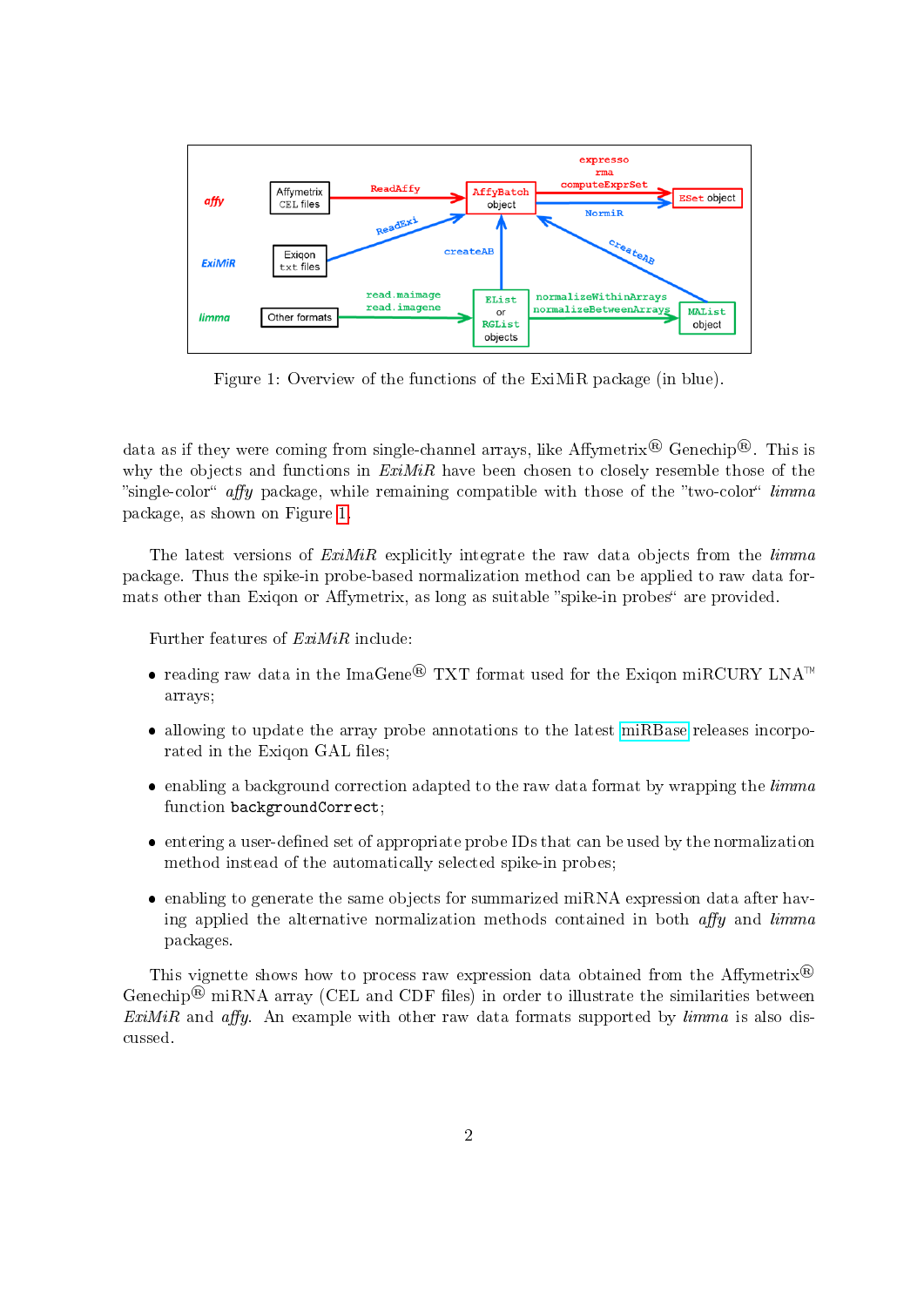## <span id="page-2-0"></span>2 Raw and annotation data

This section describes how to find r[a](#page-2-4)w and annotation data on which  $ExiMiR$  can be applied. <sup>a</sup> It covers both Affymetrix (CEL and CDF) and Exigon/ImaGene (TXT and GAL) cases. If you have your own expression data in CEL or TXT formats, then you just need to complete them with the annotation files in CDF or GAL formats, respectively, as described below. Do no forget the appropriate samplesinfo.txt file for the Exigon case. In case your raw data are neither in Affymetrix CEL nor in Exigon/ImaGene TXT formats, then first read Subsection [3.3](#page-5-0) to see whether  $ExiMiR$  can be applied.

#### <span id="page-2-1"></span>2.1 Affymetrix

First create a directory Affymetrix in your file system. The GEO repository  $(\text{http://www.ncbi.nlm.nih.gov/geo/})$  contains several datasets using the Affymetrix miRNA-1  $\alpha$ array. We choose the series [GSE19183](http://www.ncbi.nlm.nih.gov/geo/query/acc.cgi?acc=GSE19183) for which the raw data file GSE19183 RAW.tar can be downloaded from this [URL.](http://www.ncbi.nlm.nih.gov/geosuppl/?acc=GSE19183) Extract the CEL files into the **Affymetrix** directory. As long as R can connect to the Bioconductor server [\(http://www.bioconductor.org/\)](http://www.bioconductor.org/), the annotation will be generated automatically by the  $affy$  package when reading the CEL files (see Subsection [3.1\)](#page-3-0). If this is not the case, you need to get and load the package  $mirna10cd$ , which will create the appropriate annotation environment for the dataset GSE19183 in your R session.

#### <span id="page-2-2"></span>2.2 Exiqon

First create a directory Exigon in your file system. The GEO series [GSE20122](http://www.ncbi.nlm.nih.gov/geo/query/acc.cgi?acc=GSE20122) contains a suitable raw data file GSE20122\_RAW.tar at the following [URL.](http://www.ncbi.nlm.nih.gov/geosuppl/?acc=GSE20122) After downloading it, extract and expand (gunzip) the enclosed raw data file in ImaGene TXT format into the Exigon directory. Then download the corresponding annotation GAL file from the following [URL](http://shop.exiqon.com/annotations/download/gal_208200-A,208201-A,208202-A_lot31022-31022_hsa,mmu,rno-and-related-vira_from_mb160,miRPlus.gal) into the Exiqon directory as well. Finally, copy and paste the content of Appendix [A](#page-17-0) of this vignette into a TAB-separated text file called samplesinfo.txt and also located the Exigon directory. This file is required by  $ExiMiR$  to match the raw data results from the Hy3 and Hy5 channels.  $^{\rm b}$  $^{\rm b}$  $^{\rm b}$  It contains the names of all the TXT files in the experiment, organized in a table with one row for ea[c](#page-2-6)h array and two columns corresponding to the two channels Hy3 and Hy5.  $\mathrm{^c}\,$  It is very similar to the file Targets.txt required by the  $limma$  package and is usually provided by Exigon together with the raw data TXT files.

## <span id="page-2-3"></span>3 Raw data normalization

This section describes how to apply  $ExiMiR$  to normalize raw miRNA expression data obtained from the Affymetrix® miRNA Genechip® or from the Exigon miRCURY LNA™ arrays. Under

<span id="page-2-4"></span><sup>&</sup>lt;sup>a</sup>N.B.: R objects corresponding to the raw and annotation data described in this section are provided by the ExiMiR package, see Section [5](#page-13-0)

<span id="page-2-5"></span> $^{\rm b}$  In the Exiqon common reference experimental design, Hy3 and Hy5 are usually the samples and the reference channels, respectively.

<span id="page-2-6"></span> $c$ For practical purposes only 12 of the 54 Hy3-Hy5 raw data filename pairs from the GEO series GSE20122 are listed in Appendix [A.](#page-17-0) Feel free to complete samplesinfo.txt with the 42 remaining ones if you want to be exhaustive!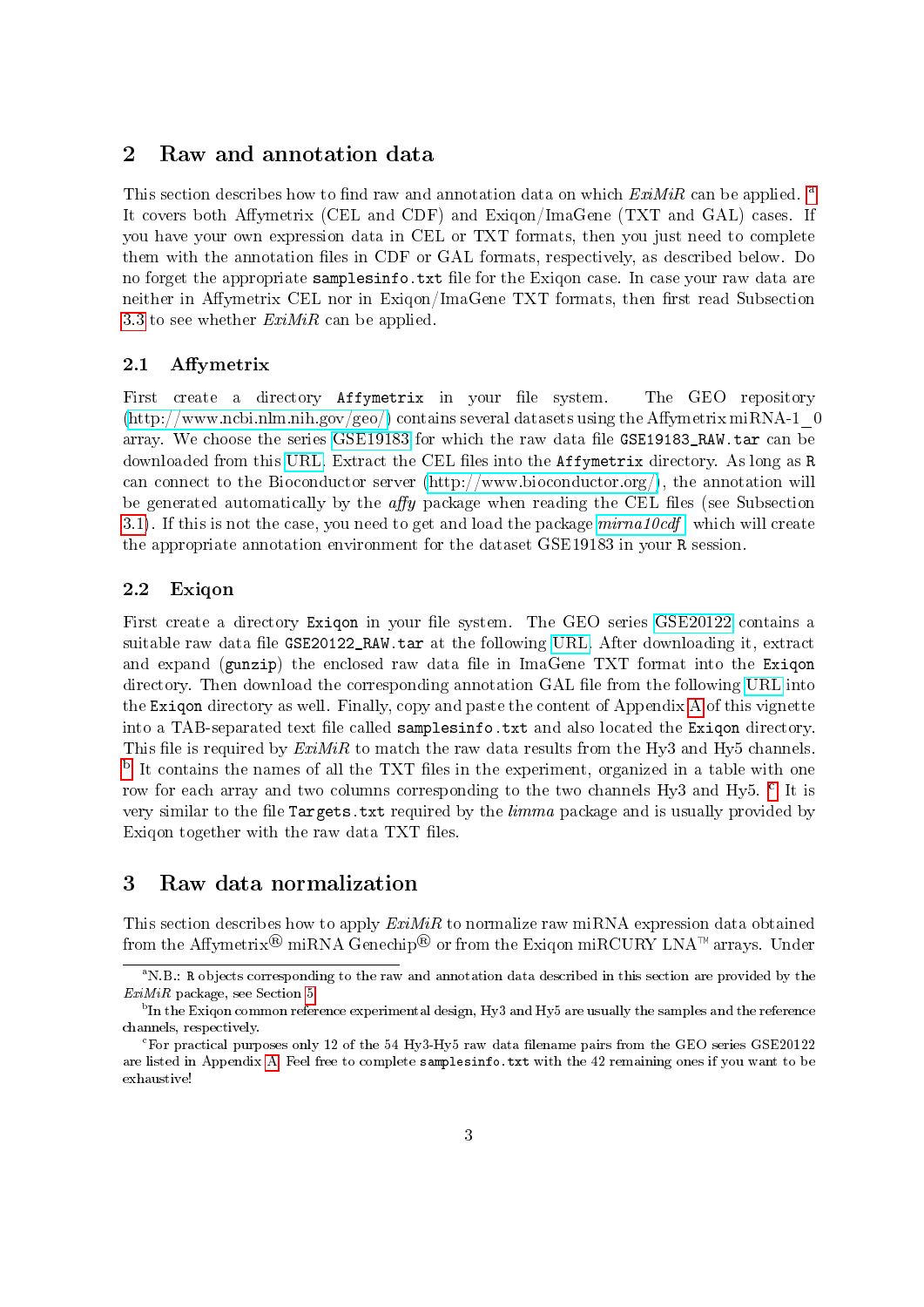specific conditions, this is also possible for other raw data formats (see Subsection  $3.3$ ). Notice that although these descriptions are generic, some of the lenames given in the command-line examples might differ from case to case (e.g. GAL filenames). Begin by launching an R session at the same level as the Affymetrix and Exiqon directories created in Section [2.](#page-2-0)

## <span id="page-3-0"></span>3.1 Affymetrix: from CEL files to ExpressionSet objects

You don't need to run the following three commands if your R installation can connect the Bioconductor server [\(http://www.bioconductor.org/\)](http://www.bioconductor.org/).

The array annotation environment is created by loading the *mirna10cdf* package:

R> library(mirna10cdf)

Using the makecdfenv package, the above corresponds to the following two commands

```
R> library(makecdfenv)
R> cdfenv <- make.cdf.env(cdf.path='Affymetrix', filename='miRNA-1_0.CDF')
```
provided that the CDF file miRNA-1\_0.CDF (formerly downloadable from the Affymetrix website) is located in the Affymetrix folder.

Loa[d](#page-3-1) the CEL file raw data into an AffyBatch object using the *affy* package:  $\frac{d}{dx}$ 

```
R> library(affy)
R> abatch <- ReadAffy(cdfname='cdfenv', celfile.path='Affymetrix')
```
Raw data normalization is directly applied on abatch to create an ExpressionSet object. For instanc[e](#page-3-2): <sup>e</sup>

```
R> eset.rma <- expresso(abatch, bgcorrect.method='rma',
                                normalize.method='quantiles',
                                pmcorrect.method='pmonly',
                                summary.method='medianpolish')
```
As an alternative to the above RMA quantile normalization validated for gene (mRNA) expres-sion [\[3\]](#page-16-2), the spike-in probe-based method implemented in the  $ExiMiR$  function NormiR might give better results for miRNA expression data  $[1, 2]$  $[1, 2]$ :

```
R> library(ExiMiR)
R> eset.spike <- NormiR(abatch, bgcorrect.method='rma',
                                normalize.method='spikein',
                                pmcorrect.method='pmonly',
                                summary.method='medianpolish')
```
<span id="page-3-1"></span><sup>&</sup>lt;sup>d</sup>Drop the argument cdf.name='cdfenv' if the environment cdfenv has not been defined previously with make.cdf.env.

<span id="page-3-2"></span> $\text{``This is equivalent to } \texttt{eset}.\texttt{rma} \leftarrow \texttt{rma}(\texttt{abatch}).$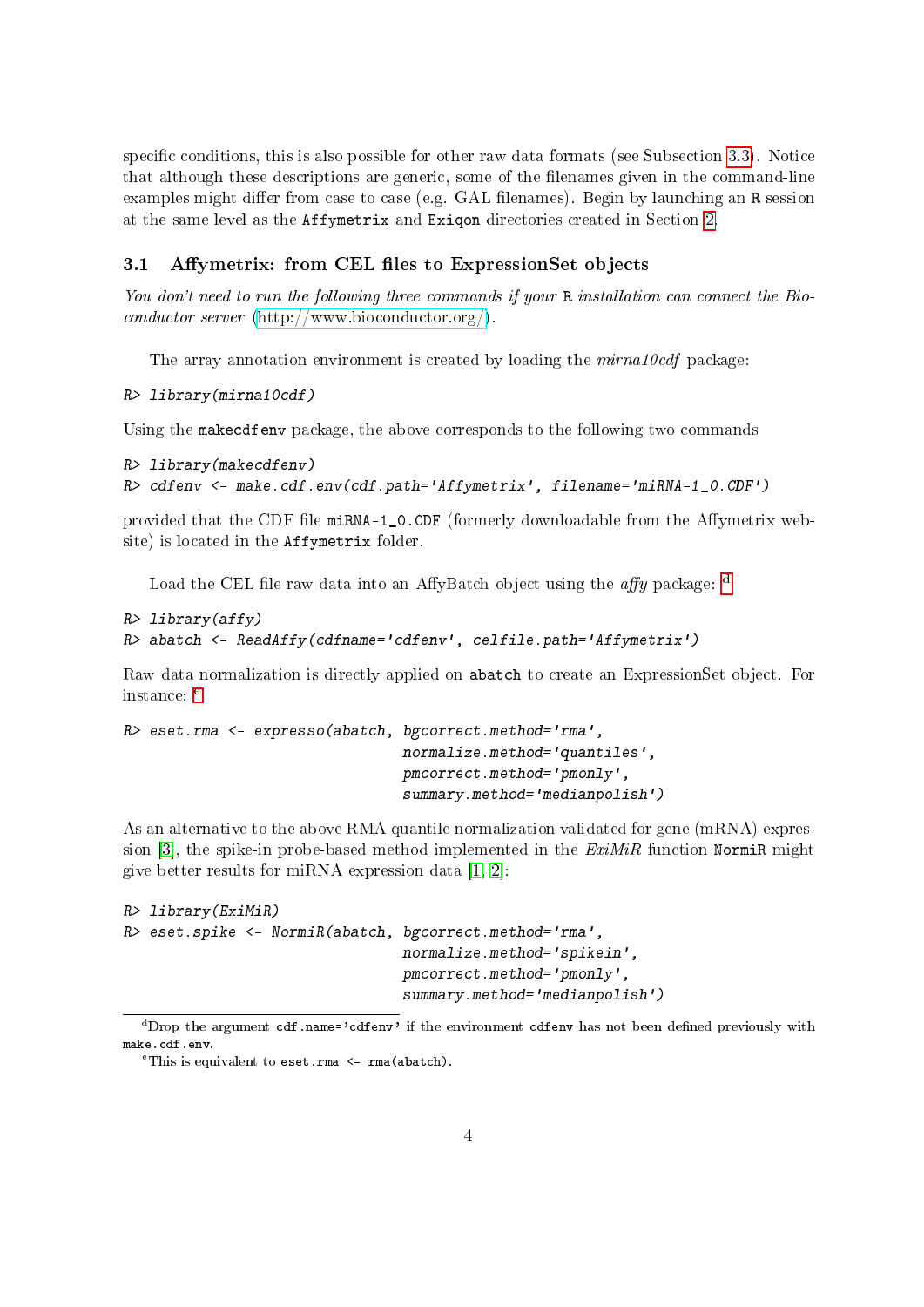For the GSE19183 dataset, the assumptions allowing the application of the NormiR spike-in probe-based normalization are not satised and a default median normalization is performed instead. Section [4](#page-8-0) describes this safeguarding strategy and the options allowing to deal with problematic cases. If the NormiR assumptions are satisfied, a series of control figures are generated. Their description is given in Section [4.1](#page-8-1) below.

#### <span id="page-4-0"></span>3.2 Exiqon: from TXT files to ExpressionSet objects

First load the ExiMiR package:

#### R> library(ExiMiR)

Then create the array annotation environment using the GAL file and the make.gal.env function:

```
R> make.gal.env(galname='galenv', gal.path='Exiqon')
```
Read the raw data TXT [f](#page-4-1)iles into an AffyBatch object using the ReadExi function: f

```
R> ebatch <- ReadExi(galname='galenv', txtfile.path='Exiqon')
```
Similarly to the Affymetrix case in Subsection [3.1,](#page-3-0) the raw data normalization is applied on ebatch to create an ExpressionSet object. For instance the RMA quantile normalization from the affy package [\[3\]](#page-16-2), using the option bg.correct=FALSE, as recommended by a recent study[\[4\]](#page-16-3): [g](#page-4-2)

```
R> eset.rma <- NormiR(ebatch, bg.correct=FALSE,
                              normalize.method='quantile',
                              summary.method='medianpolish')
```
However, the assumptions for applying the quantile normalization are not guaranteed to be satisfied in the case of miRNA expression data  $[1, 2]$  $[1, 2]$ . It might be better to use the spike-in probe-based method from ExiMiR:

```
R> eset.spike <- NormiR(ebatch, bg.correct=FALSE,
                                normalize.method='spikein',
                                summary.method='medianpolish')
```
If all the assumptions underlying the application of the NormiR spike-in probe-based normalization are satisfied, a series of control figures are generated, which will be explained in Subsection [4.1.](#page-8-1) If one or more assumptions are not met, then the median normalization is applied instead. However,  $ExiMiR$  offers several options to deal with such situations and still allow the application of the spike-in probe-based method, as explained in Subsections [4.2](#page-10-0) and [4.3.](#page-12-0)

<span id="page-4-1"></span> $^{\rm f}$ ReadExi stores the dual-channel foreground and background intensity data as follows: the foreground data matrix of the Hy3 channel (second column of samplesinfo.txt) and the foreground data matrix of the Hy5 channel (third column of samplesinfo.txt) are concatenated and stored in the exprs slot of the resulting AffyBatch object. The same goes for the background data in the se.exprs slot.

<span id="page-4-2"></span> $F$ This command is not equivalent to eset.rma <- rma(ebatch,background=FALSE) because NormiR applies the quantile normalization separately on the data from the Hy3 and Hy5 channels (which have been concatenated in ebatch by ReadExi) while rma mixes the data from two channels.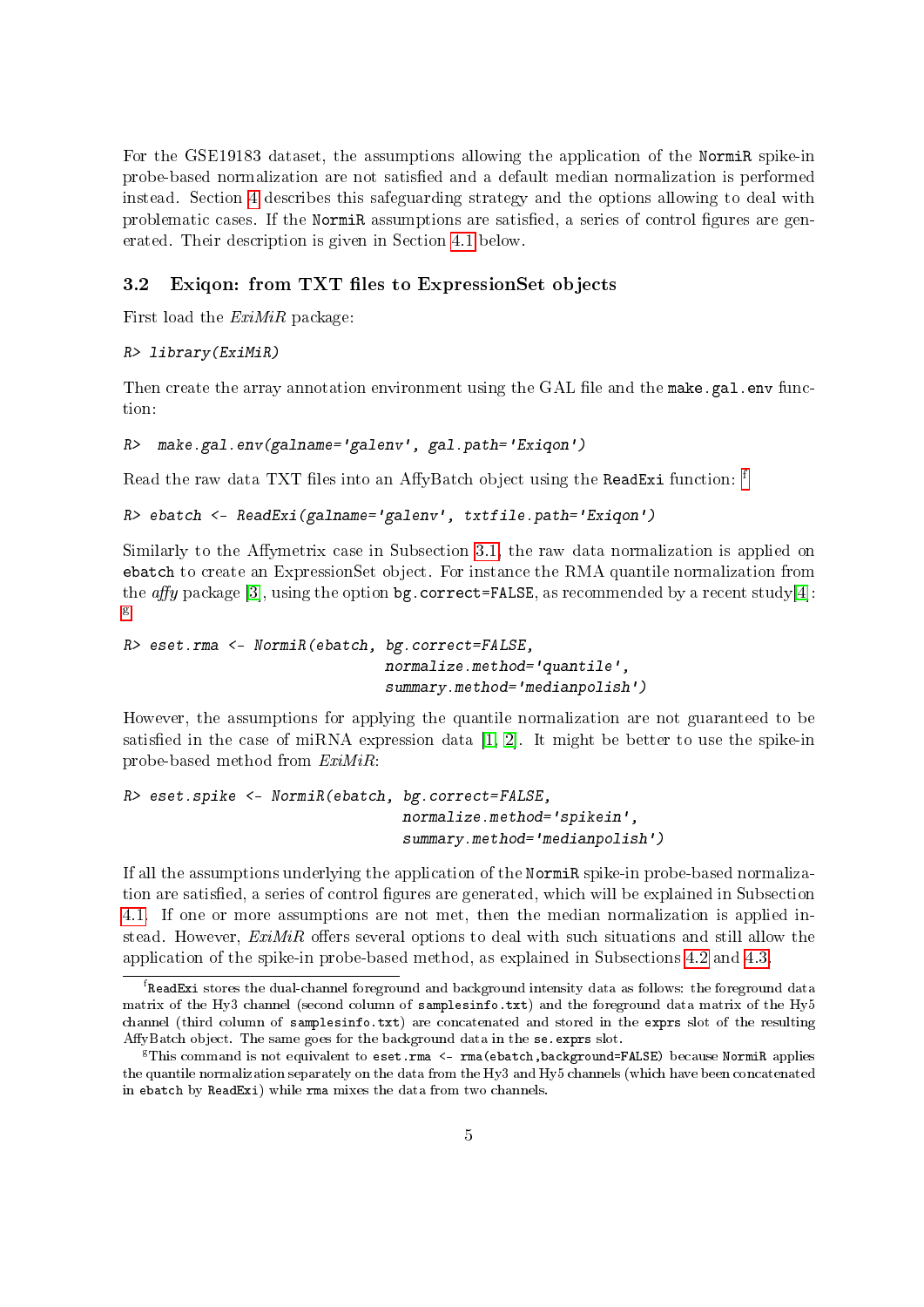#### <span id="page-5-0"></span>3.3 Other formats: reading with  $limma$  and normalizing with  $ExiMiR$

The approach consists in reading the raw data using the *limma* package and then transforming the result into an AffyBatch object using the function creatAB, as illustrated on Figure [1.](#page-1-0) Therefore the conditions for applying  $ExiMiR$  on other raw data forms are (1) the ability to load the raw data into *limma* objects (EList or RGList), and (2) the availability of probe sets that can be used as "spike-in probes" during normalization. The parameter probeset.list of the function NormiR allows to select the IDs of such "spike-in probes" for running the normalization method, as long as they satisfy its underlying assumptions (see Subsections [4.1](#page-8-1) and [4.3\)](#page-12-0).

As a toy example, this approach is applied on the Exiqon raw data from Subsection [3.2,](#page-4-0) which satisfy the two conditions discussed above. You will need to set the parameters of the function read.maimage according to your particular case (see Chapter 4 of the *[limma](#page-0-1)* User's [Guide](#page-0-1) for more details).

First create the Targets.txt file in the Exigon directory. In our case this consists simply in replacing the header line of the file samplesinfo.txt by "FileName  $Cy3$   $Cy5$ " (TABseparated) and saving the result as Targets.txt. Then proceed by reading the raw data and annotating the probe sets using the available GAL file:

```
R> library(limma)
R> targets <- readTargets(path='Exiqon')
R> RGList <- read.maimages(targets[,c('Cy3','Cy5')], source='imagene', path='Exiqon')
R> RGList$genes <- readGAL(path='Exiqon')
R> RGList$printer <- getLayout(RGList$genes) # optional
```
The last line enables plotting the spatial distributions of the intensities of the arrays using the image method of the AffyBatch object created below. Running getLayout is not always possible (see Section 4.7 of of the limma [User's Guide\)](#page-0-1) and not needed for the spike-in probebased normalization. The AffyBatch object is created using the function createAB of the  $ExiMiR$  package:  $<sup>h</sup>$  $<sup>h</sup>$  $<sup>h</sup>$ </sup>

R> library(ExiMiR) R> obatch <- createAB(RGList)

Next the "spike-in probes" used for normalization must be specified. In our toy example they will consist in a subset of the available annotated spike-in probe sets, excluding spike\_control\_f. Other choices are possible, as long as NormiR can be run (see Subsections [4.1](#page-8-1) and [4.3\)](#page-12-0). The raw data normalization is then performed similarly as above (see Subsection [3.2\)](#page-4-0):

```
R> spikein.all <- grep('^spike', featureNames(obatch), value=TRUE)
R> spikein.subset <- setdiff(spikein.all, 'spike_control_f')
R> eset.spike <- NormiR(obatch, bg.correct=FALSE,
                                normalize.method='spikein',
                                normalize.param=list(probeset.list=spikein.subset),
                                summary.method='medianpolish')
```
<span id="page-5-1"></span>h createAB stores dual-channel foreground and background intensity data in the same way as ReadExi, see footenote [f](#page-4-1) in Subsection [3.2.](#page-4-0)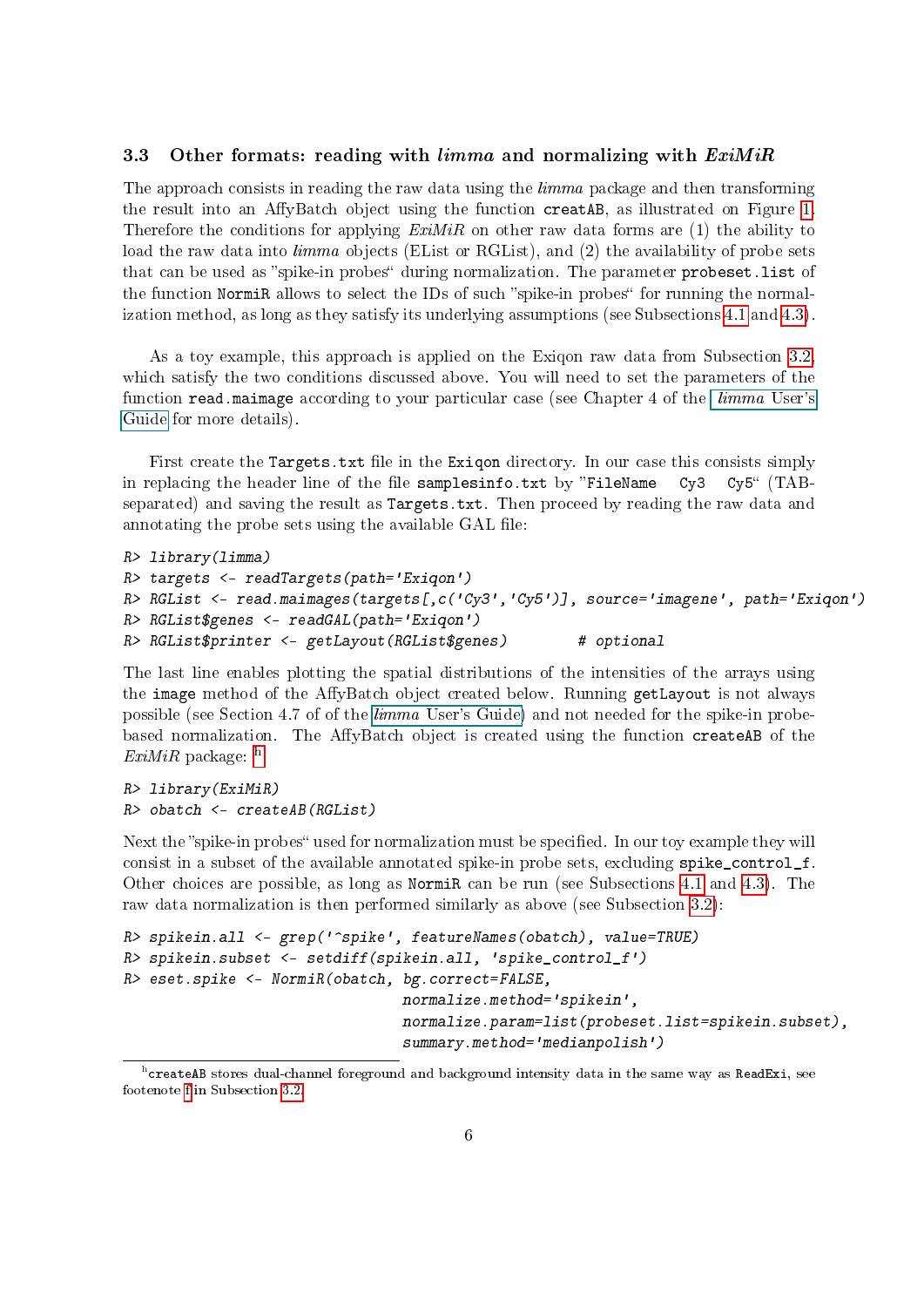The comments made after the execution of NormiR at the end of the previous subsection remain valid in the present case.

#### <span id="page-6-0"></span>3.4 More information about NormiR

This paragraph provides additional information about the NormiR function and can be skipped on first reading.

The function NormiR has been designed to closely resemble the expresso function of the affy package. Therefore their usages are very similar (see Section 3.3.1 of the affy [vignette\)](http://www.bioconductor.org/packages/release/bioc/vignettes/affy/inst/doc/affy.pdf):

```
ESet <- NormiR(AffyBatch,
             # background correction
               bg.correct=TRUE,
               bgcorrect.method='auto',
               bgcorrect.param=list(),
             # normalization
               normalize=TRUE,
               normalize.method='spikein',
               normalize.param=list(),
             # PM correction (enabled only when MM-values are available)
               pmcorrect.method='pmonly',
               pmcorrect.param=list(),
             # summarization
               summary.method='medianpolish',
               summary.param=list(),
             # miscellaneous
               verbose=TRUE
               ...)
```
The methods proposed by NormiR for the first step of background correction are provided by the  $affy$  or limma packages, depending on whether the input AffyBatch object has been created with ReadAffy or ReadExi/createAB, respectively. The  $ExiMiR$  function NormiR.bgcorrect.methods lists the available methods, as for instance in the case of the AffyBatch objects defined in Subsections [3.1](#page-3-0) and [3.2:](#page-4-0)

```
R> NormiR.bgcorrect.methods(abatch)
[1] "bg.correct" "mas" "none" "rma"
R> NormiR.bgcorrect.methods(ebatch)
[1] "edwards" "half" "minimum" "movingmin" "none" "normexp" ...
```
The *limma* background correction methods requiring background intensity values are provided the suitable input data, automatically extracted from the AffyBatch object previously created w[i](#page-6-1)th ReadExi/creatAB. <sup>i</sup> Therefore, applying for instance the normexp background correction on the ebatch AffyBatch object is straightforward with NormiR:

<span id="page-6-1"></span> $\rm ^i$ The way ReadExi and creatAB store dual-channel foreground and background intensity data in an AffyBatch object has been described above, see Footnote [f.](#page-4-1)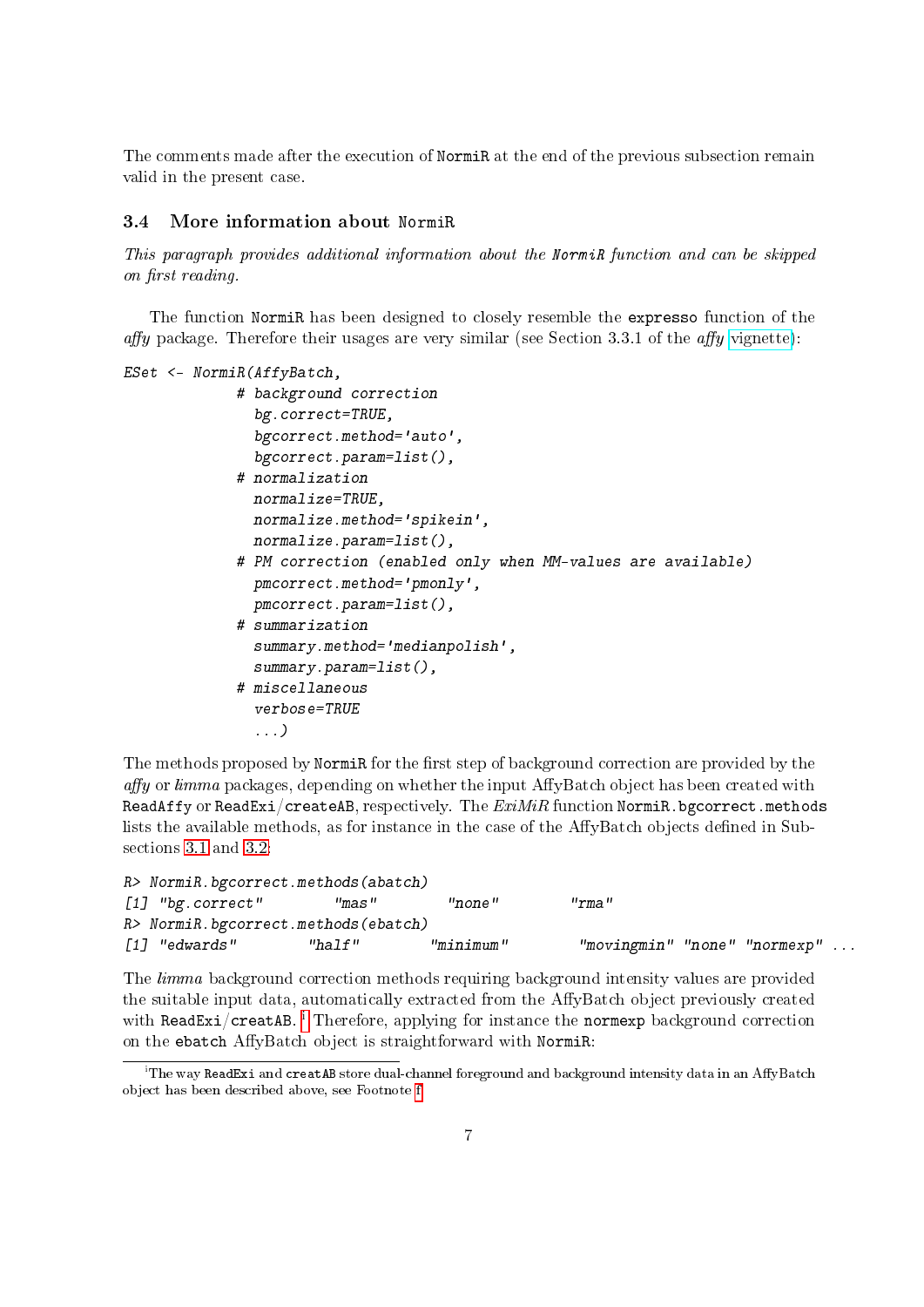```
R> eset.spike <- NormiR(ebatch, bgcorrect.method='normexp'
                                bgcorrect.param=list(offset=50),
                                normalize.method='spikein',
                                summary.method='medianpolish')
```
For the next step of normalization, the methods are independent of the AffyBatch objects and explicitly enumerated by the  $ExiMiR$  function NormiR.normalize.methods:

| $R$ > Normi $R$ .normalize.methods() |          |        |            |           |
|--------------------------------------|----------|--------|------------|-----------|
| /17 "mean"                           | "median" | "none" | "quantile" | "spikein" |

As explained above (see Footnote [g\)](#page-4-2), the quantile normalization quantile treats separately the two channels in case of dual-channel raw data processed by ReadExi or creatAB. When the spike-in probe-based normalization spikein is chosen, NormiR automatically detects the spikein probes, based on the Affymetrix or Exigon annotations. If this detection is not successful or if you want to use your own selection of "spike-in probes", the parameter probeset. list in NormiR allows to enter the appropriate list of probe set IDs (see also Subsection [4.3\)](#page-12-0). More generally, all the NormiR parameters enabling fine-tuning of the spike-in probe-based normalization spikein are provided as a list with their default values by the function NormiR.spikein.params. You can modify this list and submit it to N**ormiR** using the parameter **normalize.param**. <sup>[j](#page-7-0)</sup> This constitutes the starting point for controlling the execution of NormiR (see Section [4](#page-8-0) for details). For instance, using the subset of spike-in probes spikein. subset defined in Subsection [3.3:](#page-5-0)

```
R> NormiR.spikein.params()
R> spikein.params <- list(probeset.list=spikein.subset,
                          loess.span=0.6,
                           force.zero=TRUE)
R> eset.spike <- NormiR(ebatch, bgcorrect.method='normexp'
                                bgcorrect.param=list(offset=50),
                                normalize.method='spikein',
                                normalize.param=spikein.params,
                                 summary.method='medianpolish')
```
The next step of PM correction is enabled only when the CDF environment provides values for the MM probes in the AffyBatch object, which is not the case of the Exigon data considered here.

The last step is the probe summarization, for which NormiR proposes the methods of the  $affy$ package:

```
R> NormiR.summary.methods()
[1] "avgdiff" "liwong" "mas" "medianpolish" "playerout"
```
Actually, NormiR is a wrapper for three lower-level functions, which all accept the corresponding NormiR parameters. Therefore the previous NormiR command is equivalent to:

<span id="page-7-0"></span><sup>j</sup>Due to compatibility constraints with older versions of NormiR, the normalization parameters provided by NormiR.spikein.params are also adjustable as explicit NormiR arguments, for instance NormiR(ebatch, normalize.method='spikein', normalize.param=list(figures.show=FALSE)) is equivalent to NormiR(ebatch, method='spikein', figures.show=FALSE).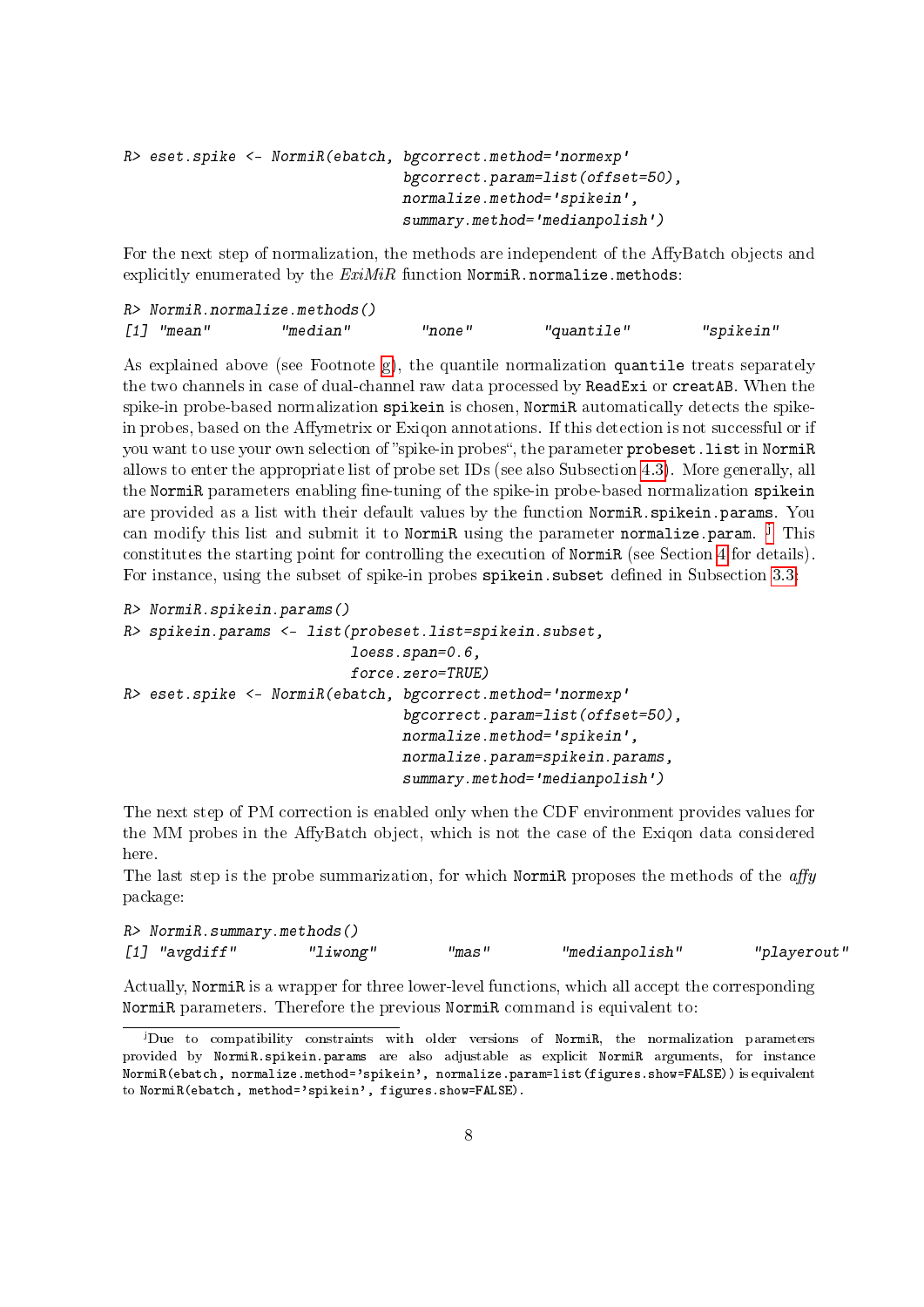```
R> ebatch.tmp <- bg.correct.miR(ebatch, bgcorrect.method='normexp',
                                            bgcorrect.param=list(offset=50))
R> ebatch.tmp <- norm.miR(ebatch.tmp, normalize.method='spikein',
                                      normalize.param=spikein.params)
R> eset.spike <- summarize.miR(ebatch.tmp, summary.method='medianpolish')
```
Separating the normalization steps allows to more efficiently search the most appropriate parameters for the spike-in probe-based normalization without running the time-consumming summarization step at every attempt (see Section [4](#page-8-0) for details).

The low-level summary function summarize.miR can also be run in combination with createAB in order to summarize a MAList object obtained with a normalization method of the *limma* package (see Figure [1\)](#page-1-0). For instance, using the RGL is object defined in Subsection [3.3:](#page-5-0)

```
R> MAList.tmp <- normalizeWithinArrays(RGList, method='loess')
R> MAList <- normalizeBetweenArrays(MAList.tmp, method='Rquantile')
R> obatch <- createAB(MAList)
R> oset.rrma <- summarize.miR(obatch, summary.method='medianpolish')
```
# <span id="page-8-0"></span>4 Troubleshooting and fine-tuning options

 $ExiMiR$  provides several functionalities to ensure a safe application of the spike-in probe-based normalization. This section first describes the control figures generated during the execution of the NormiR function (Subsection [4.1\)](#page-8-1). They allow to identify the problems that may arise when applying  $ExiMiR$ . Subsection [4.2](#page-10-0) will help understanding their origin and deciding whether to still use  $ExiMiR$  (with different parameters) or to switch to another method like median normalization. The fine-tuning options offered by  $ExiMiR$  are explained in Subsection [4.3.](#page-12-0)

#### <span id="page-8-1"></span>4.1 Control figures

In order to follow the execution of the spike-in probe-based normalization implemented in NormiR, a series of three control figures are generated for each channel of the input data. They allow to confirm the successful application of the normalization method but also to detect possible anomalies, that can be then treated with the options described in Subsection [4.3.](#page-12-0) This feature runs by default and can be deactivated by setting figures.show=FALSE in NormiR.

The three control figures generated for the Hy3 channel of the Exiqon example from Sub-sections [2.2](#page-2-2) and [3.2](#page-4-0) are briefly described hereafter. For more details see [\[1\]](#page-16-0).

Correction of the spike-in probe set intensities The four panels in Figure [2](#page-9-0) show the successive steps in removing the array-dependent biases from the spike-in probe set intensities. A meaningful application of NormiR indeed requires that the spike-in probe set intensities display coherent deviations across the arrays of the experiment. Such a behavior manifests itself by roughly parallel curves on the upper-left panel and by collapsing ones on the upper-right panel. The normalization correction consists first in subtracting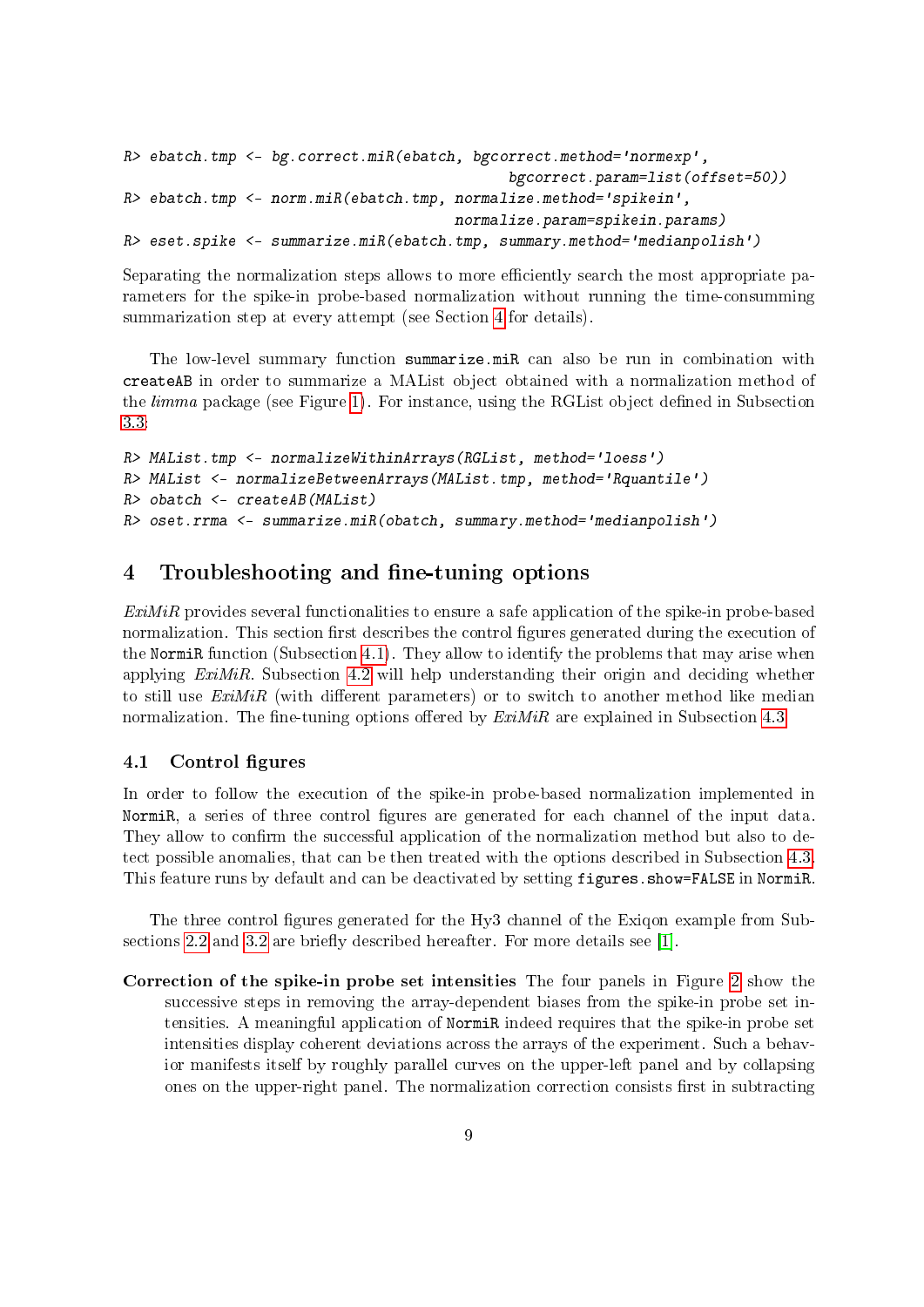

<span id="page-9-0"></span>Figure 2: Correction of the spike-in probe set intensities (Hy3 channel)

this common variance (lower-left panel) and second in transforming back to the original intensity range (lower-right panel). Correcting the curves is proved efficient when the final ones appear 'straighter' than the initial ones.

Performance of the spike-in probe set intensity correction Figure [3](#page-10-1) contains two measures for quantitatively assessing the performance of the spike-in probe set intensity correction used by NormiR. The upper panel shows a heatmap of the Pearson correlations between the array-dependent raw intensities of the spike-in probe sets, i.e. between the curves displayed on the upper-left panel of Figure [2.](#page-9-0) If the values are globally larger than 0.5, then the array-dependent biases are sufficiently coherent and applying NormiR is justified. The lower panel displays the variance ratio of the spike-in probe sets intensities before and after the correction. They correspond to the curves in the upper-left and lower-right panels of Figure [2.](#page-9-0) If these ratios are sufficiently low, then the NormiR approach was effective.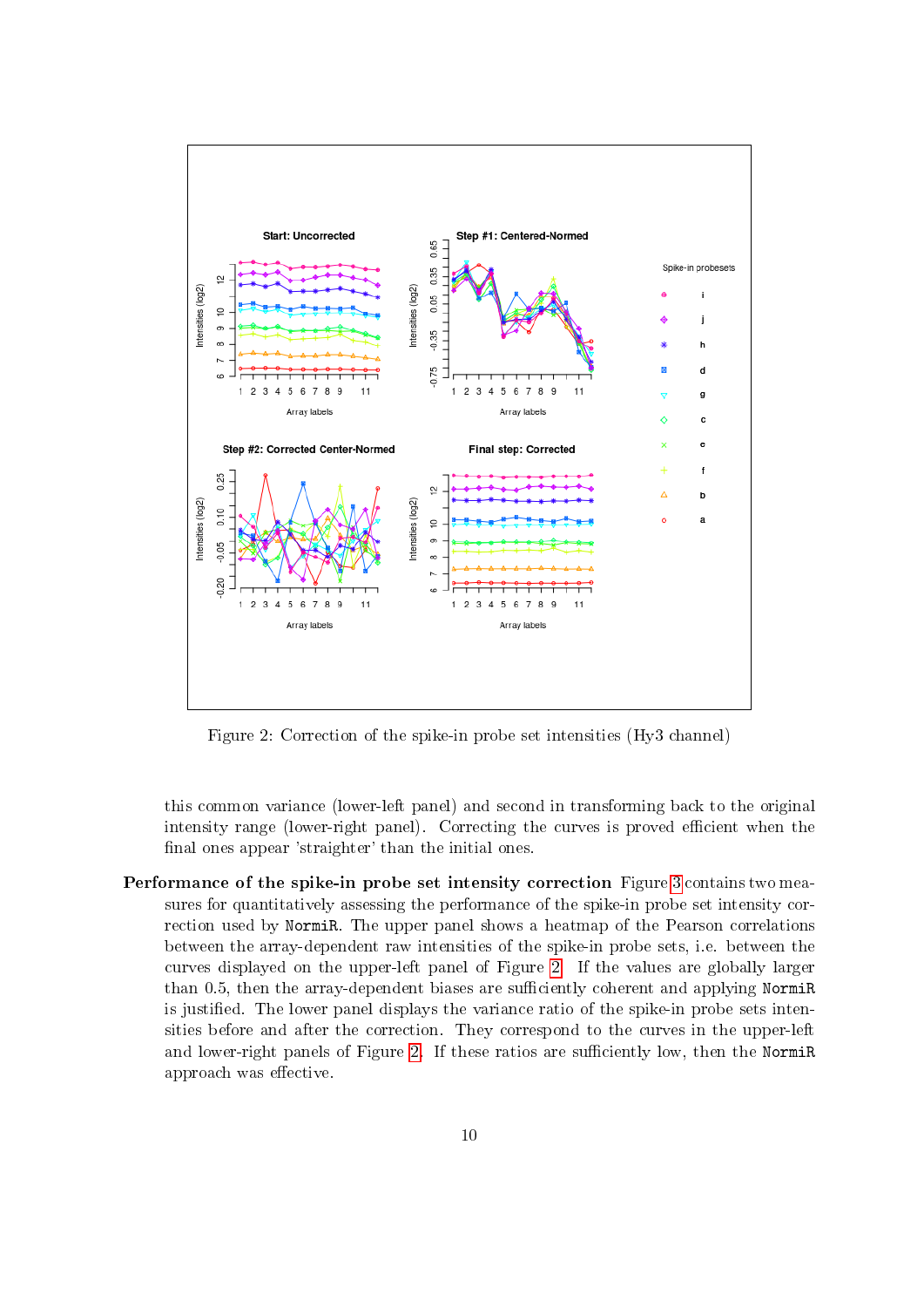

<span id="page-10-1"></span>Figure 3: Performance of the spike-in probe set intensity correction (Hy3 channel)

Intensity-dependent correction functions for all probes Figure [4](#page-11-0) displays the intensity and array dependent correction functions that NormiR applies to all miRNA probes to perform the normalization. It is constructed based on the spike-in probe corrections, already shown on Figures [2](#page-9-0) and [3.](#page-10-1) Several requirements are necessary to ensure a stable coverage of the whole range of probe intensities measured on the array.  $ExiMiR$  automatically performs checks to prevent critical situations where its meaningful application is not guaranteed. Sometimes the constructed correction functions do not look good, even if NormiR ran smoothly. Dealing with such situations is also described in Section [4.3](#page-12-0) below.

#### <span id="page-10-0"></span>4.2 Possible problems

The application of  $ExiMiR$  fundamentally assumes that the spike-in probes capture the greatest part of the between-array technical variability in the miRNA expression data. This is normally the case when the processing of the RNA samples prior to the addition of the spike-in RNAs is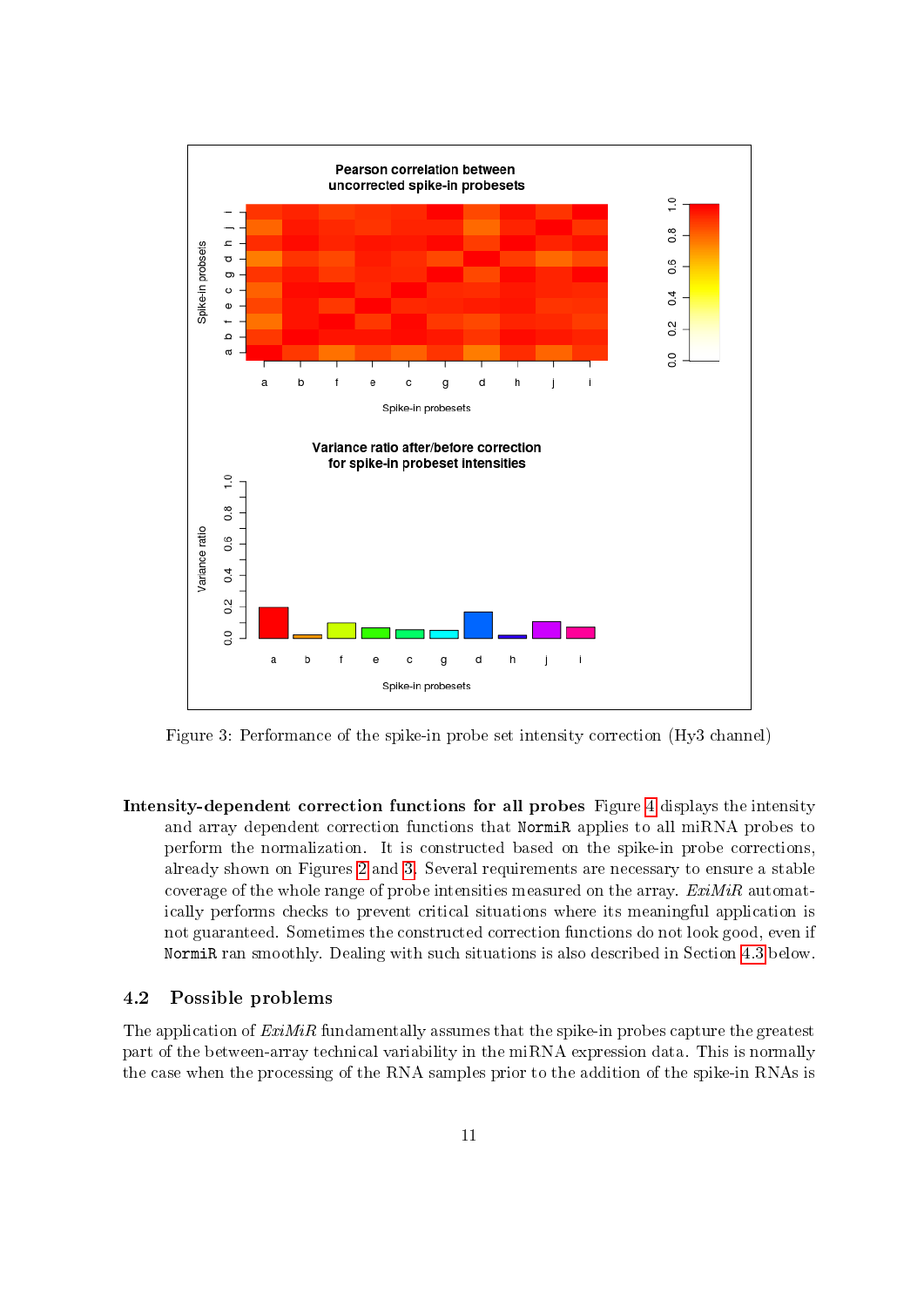

<span id="page-11-0"></span>Figure 4: Intensity-dependent correction functions (Hy3 channel)

suitably standardized and controlled. If this condition is satisfied, then  $ExiMiR$  requires three features from the spike-in control probes to be meaningfully applied, see [\[1\]](#page-16-0). These features are automatically tested by the software. In case of failure, median normalization is used instead of spike-in probe-based method. However the threshold values used in these tests can be changed to force the application of the spike-in probe-based method. Its consequences can then be investigated on the control figures described in Subsection  $4.1$  to decide whether the application of  $ExiMiR$  was justified or not. Other problems like annotation conflicts are also supported by  $ExiMiR$ .

Here is the list of the problematic situations covered by  $ExiMiR$ , arranged by potential order of appearance.

Incompatibility between GAL and TXT files If the array annotation contained in the GAL file is not compatible with the one contained in the TXT files, or if there is no GAL file available, then ReadExi directly generates a default galenv environment from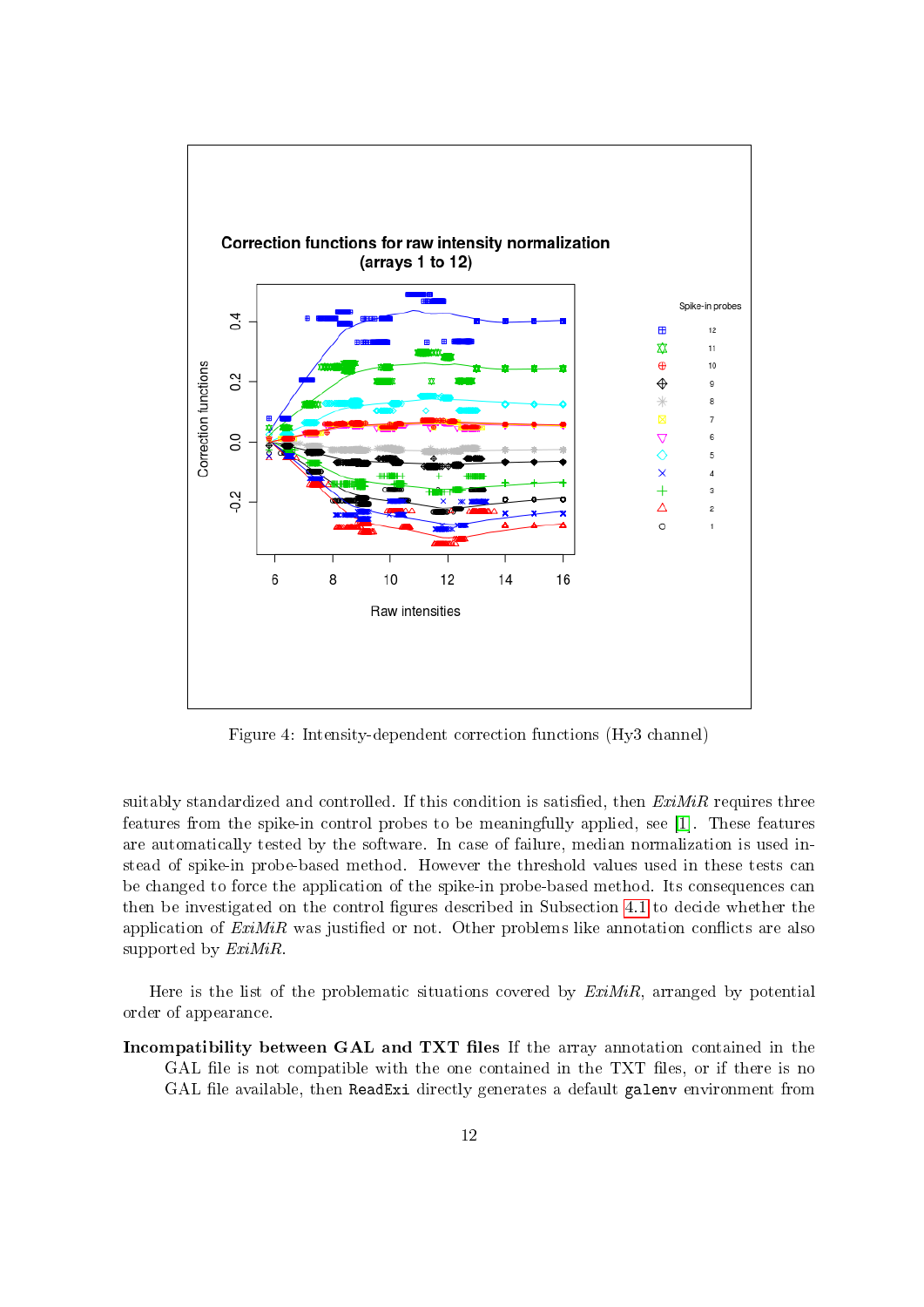the annotation contained in the TXT files.

- Insufficient coherence between spike-in probe sets If the raw intensities of the spike-in probe sets are not sufficiently coherent across the arrays of the experiment, i.e. if the mean of the off-diagonal elements of the Pearson correlation matrix shown on the upper panel of Figure [3](#page-10-1) is smaller than 0.5, then a median normalization is applied. The value can be changed by using the min.corr of NormiR.
- Specificity of the spike-in probeset intensities If the spike-in probeset intensities are not specific, i.e. if the intensity ranges covered by the probes mapping to the same probe sets are too large, then computing the intensity-dependent correction functions from Figure [4](#page-11-0) becomes problematic. The intensity-independent median normalization is preferred in this case. The NormiR parameter max.log2span can be changed to allow for probeset intensity ranges larger than the default value 1.
- Insufficient coverage of the probe intensity range If the range  $[~6,~16]$  of all array probe intensities is not appropriately covered by the spike-in probe intensities, then computing the intensity dependence of the correction functions from Figure [4](#page-11-0) becomes unstable. The NormiR parameter cover.int tests the size of the largest intensity interval between two consecutive spikes. Its default value is  $1/3$ . The NormiR parameter cover.ext tests the minimal ratio between the intensity range covered by the spike-in probes and the one covered by all probes on the array. Its default value is 1/2. These two values can be changed but an eye must be kept on their consequences on the correction functions from Figure [4,](#page-11-0) since the latter are not explicitly tested by  $ExiMiR$ . The NormiR options for computing these correction functions are explained in Subsection [4.3](#page-12-0) below.

#### <span id="page-12-0"></span>4.3 NormiR options for computing the correction functions

The results for the spike-in probe-based correction functions displayed on Figure [4](#page-11-0) are not tested automatically by  $ExiMiR$  and might not be entirely satisfactory. This might be due to multiple reasons, ranging from inhomogeneous affinities across the spike-in probe sets to an inappropriate coverage of the probe intensity range.  $ExiMiR$  offers the possibility of fine-tuning the parameters used by NormiR to improve the stability of the correction functions (see also Subsection [3.4](#page-6-0) for command line examples).

- Selection of the spike-in probes If the control figures show that only a subset of the spikein probe sets displays the appropriate behavior, it can be manually selected for the calculation of the correction functions. Set the NormiR parameter probeset.list to the list of the appropriate spike-in probe sets IDs. [k](#page-12-1)
- Overall LOESS smoothing If the correction functions 'wiggle' too much, the NormiR parameter loess.span can be set to higher values to better smooth the resulting curves. By default, it takes the value  $5/(number of spike-in probe sets)$ , e.g.  $5/10$  in the Exigon case. In the extreme cases of values close to 1, the intensity dependence of the correction is lost and the results become very similar to a mean or a median normalization.

<span id="page-12-1"></span>k Actually probeset.list allows to select any set of probe set IDs and tentatively run NormiR. However, the safeguarding strategy implemented in NormiR prevents inappropriate choices of "spike-in probes".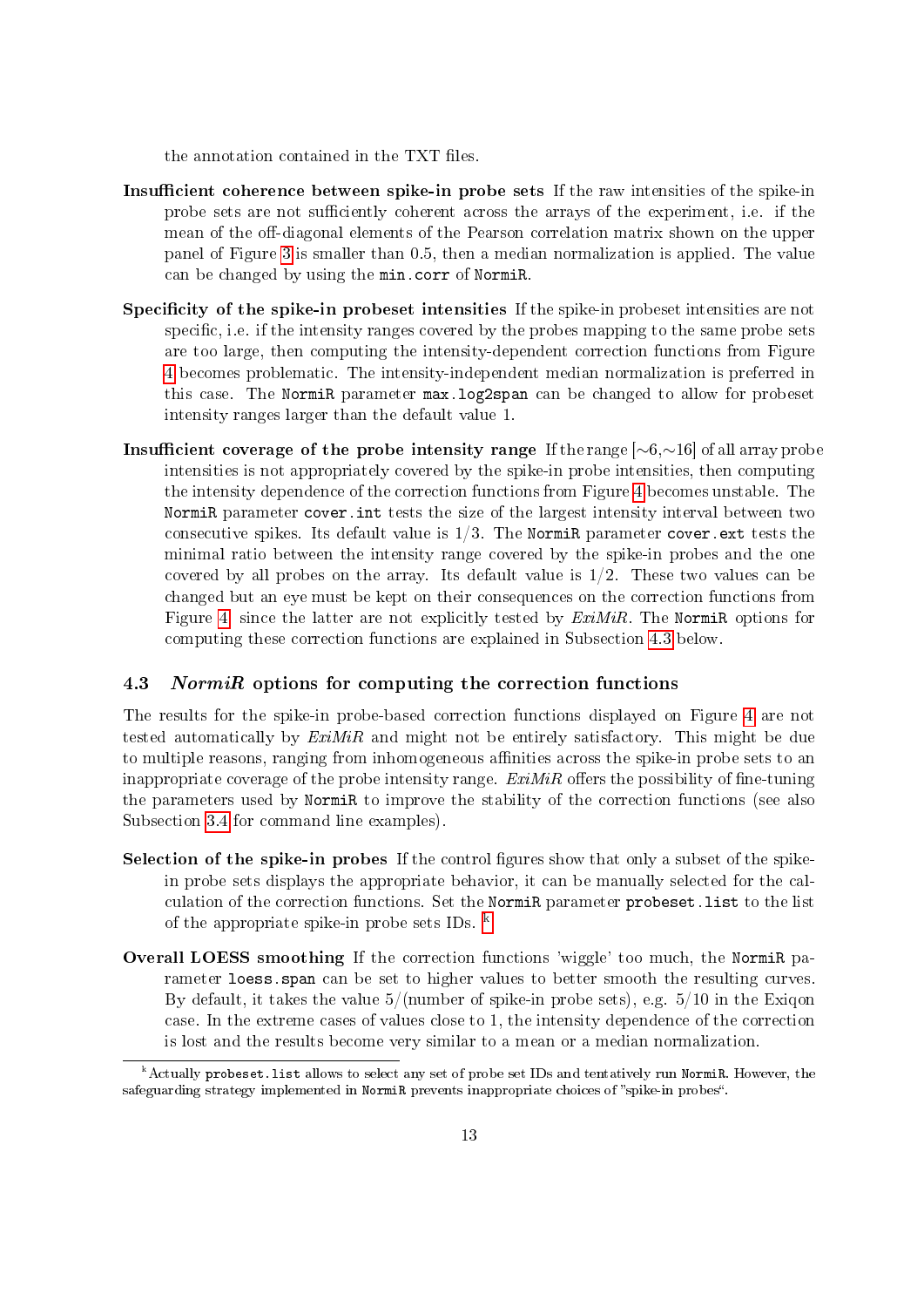- Low-intensity stabilization If one correction function change its sign in the low intensity range, then an inclusion into the LOESS smoothing of a zero value at the intensity minimum will prevent this feature. Set the NormiR parameter force.zero to TRUE to activate this functionality.
- High-intensity extrapolation It often occurs that the largest spike-in probeset intensities are lower than the largest probe intensities on the array. In this case NormiR needs to include extrapolated values into the LOESS smoothing in order to compute the correction functions in the high-intensity range. Fortunately this step is quite stable thanks to the fact that high intensity values are less noisy. By default NormiR uses the mean of the correction values of two spike-in probe sets with the largest intensities. The parameter extrap.points allows to change the number of spike-in probe sets used in the extrapolation and extrap.method determines the extrapolation method.

# <span id="page-13-0"></span>5 Concrete example with provided data

ExiMiR provides datasets that allows one to test the functions described in this vignette. The test data are in the R objects obtained as described in Section [2.](#page-2-0) They can be used as follows, which reproduces the commands explained in Section [3.](#page-2-3)

### <span id="page-13-1"></span>5.1 Affymetrix

Start by loading the  $ExiMiR$  package and the AffyBatch object, which includes the appropriate annotation environment and corresponds to the data described in Section [2.1:](#page-2-1)

```
> library(ExiMiR)
> data(GSE19183)
```
Apply the RMA quantile normalization on the AffyBatch object GSE19183 to create the ExpressionSet object eset.rma containing the normalized data:

```
> library(affy)
> eset.rma <- expresso(GSE19183, bgcorrect.method='rma',
+ normalize.method='quantiles',
+ pmcorrect.method='pmonly',
+ summary.method='medianpolish')
background correction: rma
normalization: quantiles
PM/MM correction : pmonly
expression values: medianpolish
background correcting...done.
normalizing...done.
7815 ids to be processed
| |
|####################|
```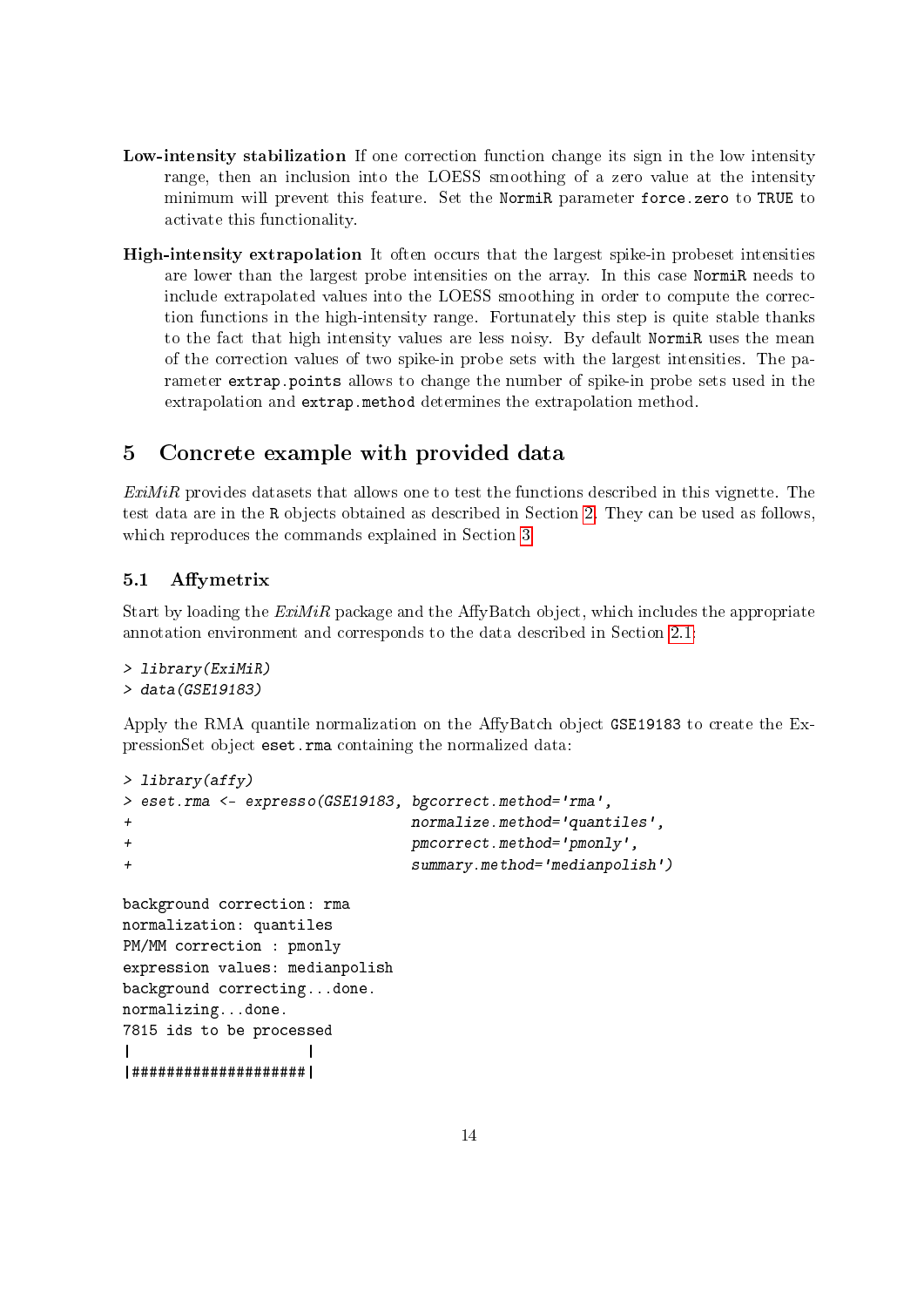The spike-in probe-based normalization implemented in  $ExiMiR$  can be applied similarly:

```
> eset.spike <- NormiR(GSE19183, bgcorrect.method='rma',
+ normalize.method='spikein',
+ normalize.param=list(figures.show=FALSE),
+ pmcorrect.method='pmonly',
+ summary.method='medianpolish')
7815 ids to be processed
| |
|####################|
```
As explained at the end of Section [3.1,](#page-3-0) the spike-in probe-based normalization method implemented in NormiR can not be applied with its default settings. Use the figures.show=TRUE option to diagnose graphically the problem (see Section [4.1\)](#page-8-1). The safeguarding strategies are described in Section [4.2](#page-10-0) and the NormiR options described in Section [4.3.](#page-12-0) Here NormiR cannot be satisfactorily applied to GSE19183 because the spike-in probe intensities do not appropriately cover the intensity range of all the array probes.

### <span id="page-14-0"></span>5.2 Exiqon

Load the  $ExiMiR$  package, the GAL annotation environment and the AffyBatch objects corresponding to the data described in Section [2.2:](#page-2-2)

```
> library(ExiMiR)
> data(galenv)
> data(GSE20122)
```
Apply the RMA quantile normalization on the AffyBatch object GSE20122, using the rma option background=FALSE as recommended by a recent study[\[4\]](#page-16-3). This creates the ExpressionSet object eset.rma containing the normalized data:

```
> eset.rma <- NormiR(GSE20122, bg.correct=FALSE,
+ normalize.method='quantile',
+ summary.method='medianpolish')
1992 ids to be processed
| |
|####################|
```
The spike-in probe-based normalization implemented in  $ExiMiR$  is applied as follows:

```
> eset.spike <- NormiR(GSE20122, bg.correct=FALSE,
+ normalize.method='spikein',
+ normalize.param=list(figures.show=FALSE),
+ summary.method='medianpolish')
```
>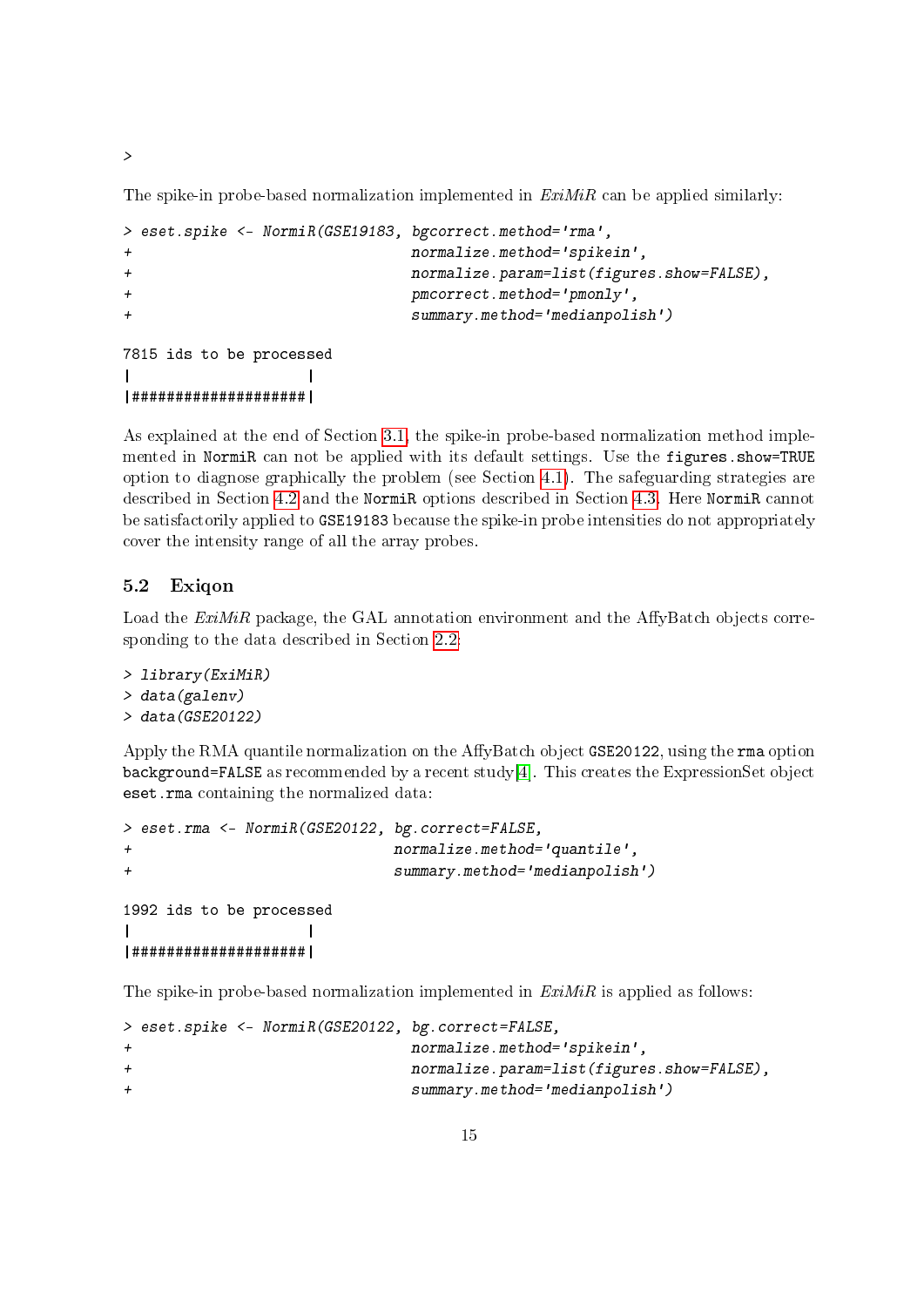1992 ids to be processed | | |####################|

To obtain the same control figures as the ones displayed in Section [4.1,](#page-8-1) use the NormiR option figures.show=TRUE.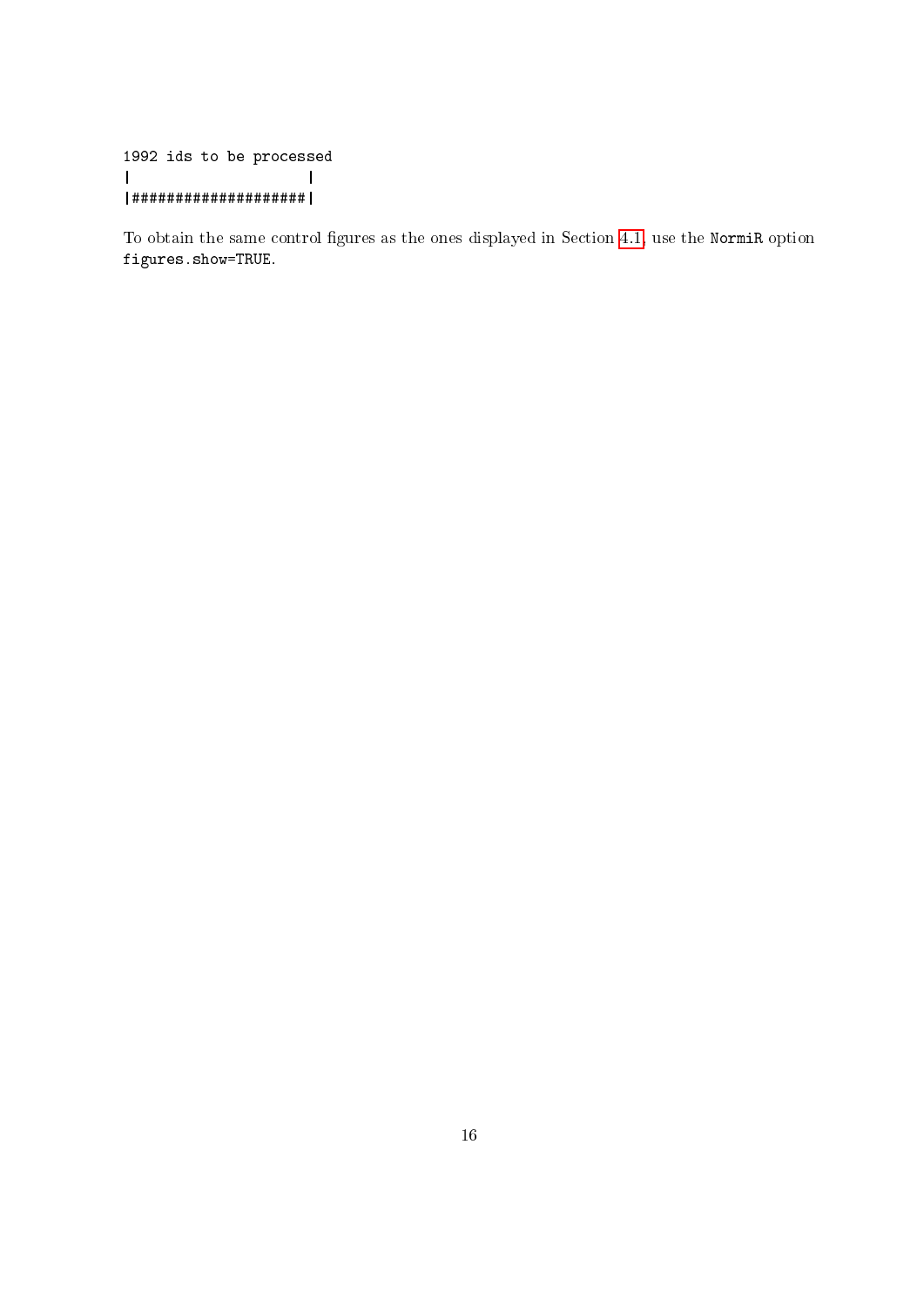# References

- <span id="page-16-0"></span>[1] Sewer A et al., to be published.
- <span id="page-16-1"></span>[2] Sarkar D et al., Quality assessment and data analysis for miRNA expression arrays, Nucleic Acids Research 2009, 37(2).
- <span id="page-16-2"></span>[3] Irizarry RA et al., Biostatistics 2003, 4(2).
- <span id="page-16-3"></span>[4] López-Romero P et al., Procession of Agilent microRNA array data, BMC Research Notes 2010, 3:18.